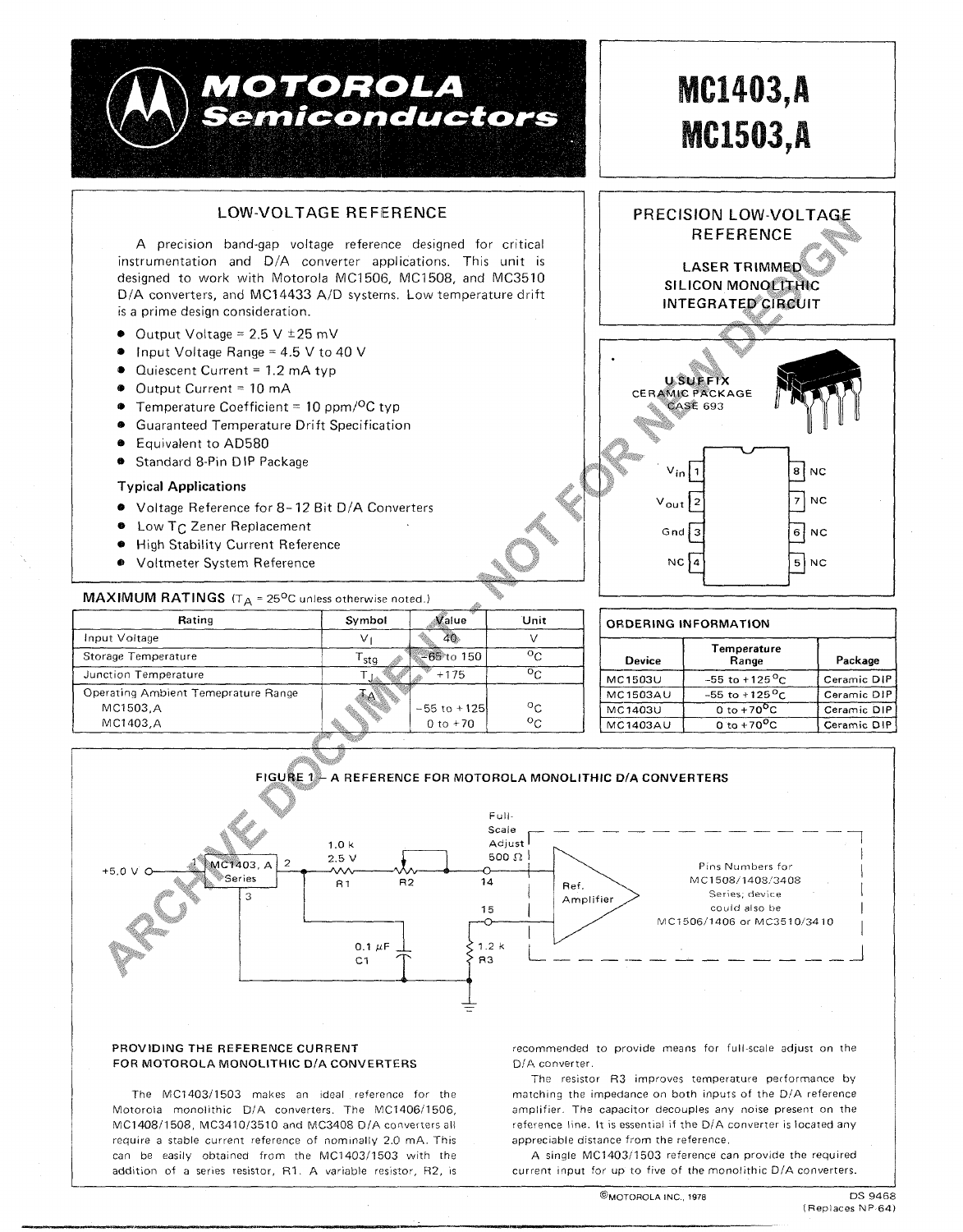| Characteristic                                                                                                                                                            | Symbol                  | Min   | Typ        | Max                    | Unit        |
|---------------------------------------------------------------------------------------------------------------------------------------------------------------------------|-------------------------|-------|------------|------------------------|-------------|
| Output Voltage<br>$(IO = 0 mA)$                                                                                                                                           | Vo                      | 2.475 | 2.50       | 2.525                  | $\vee$      |
| Temperature Coefficient of Output Voltage<br>MC1503<br>MC1503A<br>MC1403                                                                                                  | $\Delta V_O / \Delta T$ |       | 10         | 55<br>25<br>40         | $ppm/^{0}C$ |
| MC1403A                                                                                                                                                                   |                         |       | 10         | 25                     |             |
| Output Voltage Change<br>(over specified temperature range)<br>MC1503<br>$-55^{\circ}$ C to +125 <sup>o</sup> C<br>MC1503A<br>MC1403<br>$0^{\circ}$ C to +70°C<br>MC1403A | $\Delta V_{\Omega}$     |       |            | 25<br>11<br>7.0<br>4.4 | mV          |
| Line Regulation<br>$(15 V \le V_1 \le 40 V)$<br>$(4.5 V \le V_1 \le 15 V)$                                                                                                | Reg <sub>in</sub>       | ÷     | 1.2<br>0.6 | 4.5<br>3.0             | mV          |
| Load Regulation<br>$(0 \text{ mA} < I_{\Omega} < 10 \text{ mA})$                                                                                                          | Reg <sub>ioad</sub>     |       |            | 10                     | mV          |
| Quiescent Current<br>$(10 = 0 mA)$                                                                                                                                        | h.                      |       | ti demo    | 1.5                    | mA          |

## **ELECTRICAL CHARACTERISTICS** ( $V_1$  = 15 V,  $T_A$  = 25<sup>0</sup>C unless otherwise noted.)



**FIGURE 2 - MC1403/1503 SCHEMATIC** 

e<br>Maria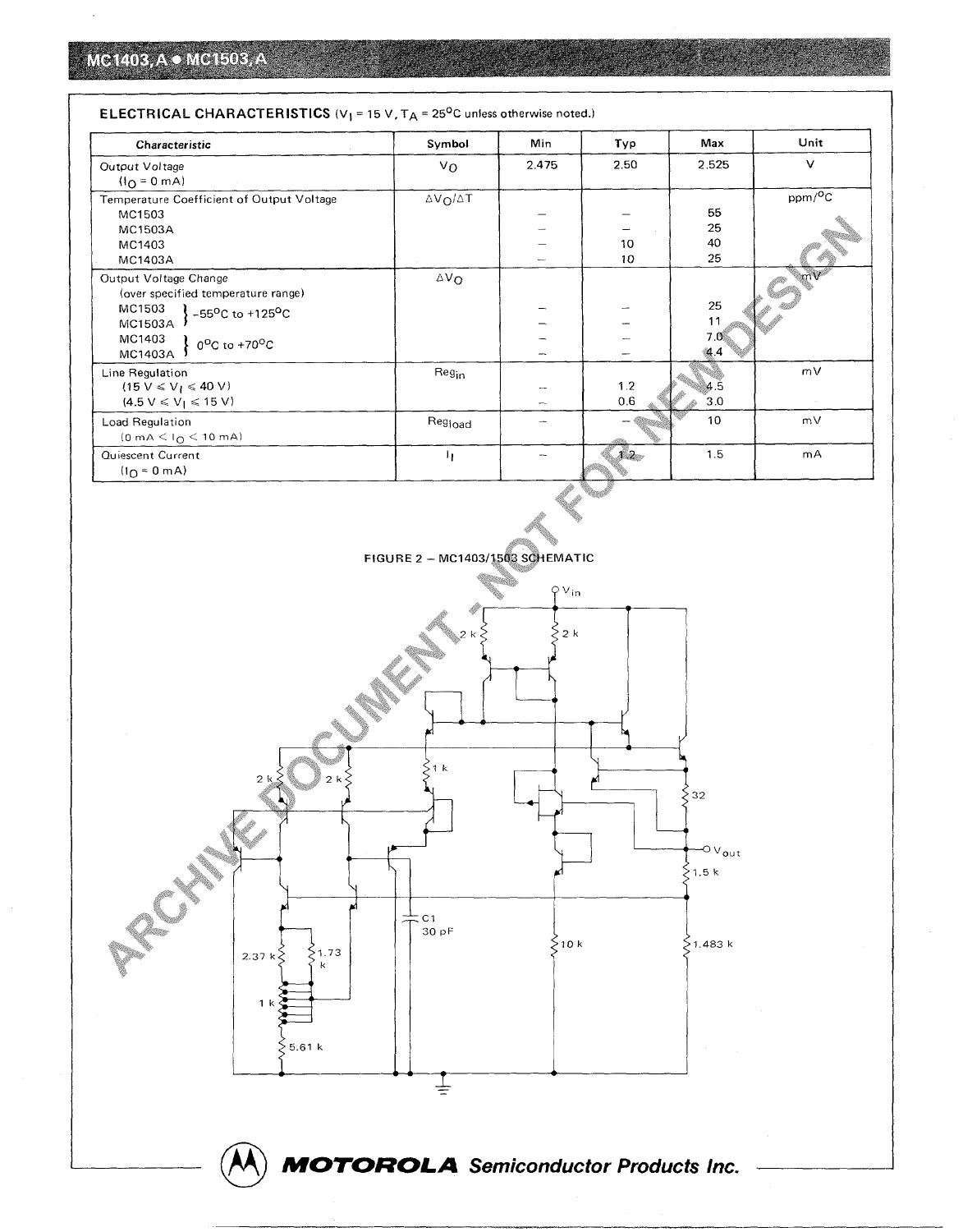